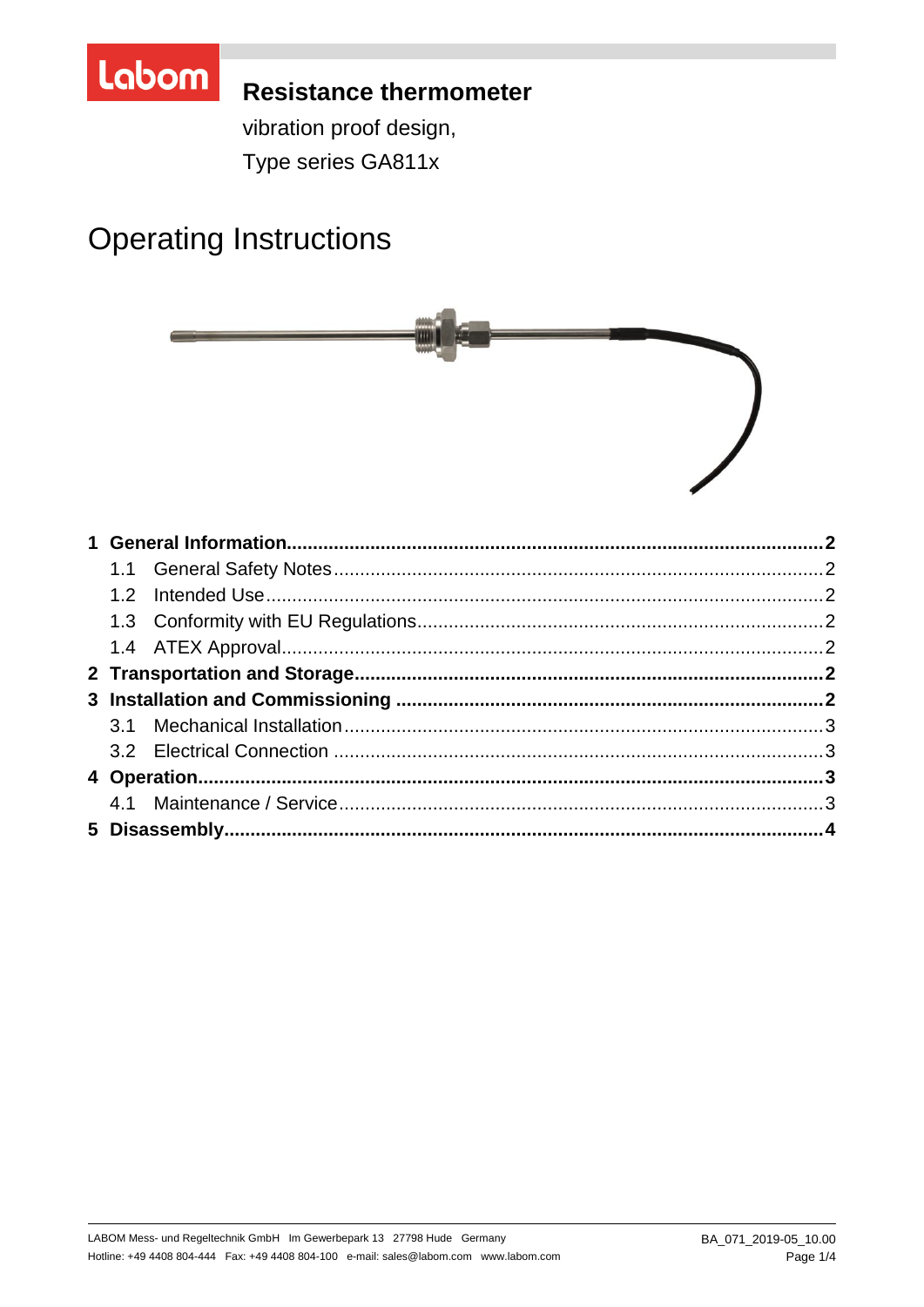## **1 General Information**

This document contains necessary information for the proper installation and use of this device. In addition to this instruction, be sure to observe all statutory requirements, applicable standards, the additional technical specifications on the accompanying data sheet (see www.labom.com) as well as the specifications indicated on the type plate.

#### **1.1 General Safety Notes**

The installation, set up, service or disassembly of this device must only be done by trained, qualified personnel using suitable equipment and authorized to do so.

## **Warning**

Media can escape if unsuitable devices are used or if the installation is not correct.

Danger of severe injury or damage

 $\triangleright$  Ensure that the device is suitable for the process and undamaged.

## **1.2 Intended Use**

The device is intended to measure temperature in technical processes as specified in the data sheet.

#### **1.3 Conformity with EU Regulations**

The CE-marking on the device certifies its compliance with the applicable EU Directives for placing products on the market within the European Union.

You find the complete EU Declaration of Conformity (document no. KE\_011) at www.labom.com.

#### **1.4 ATEX Approval**

Devices of the type GA8111 are certified for use in explosive environments.

If you purchased a device with ATEX approval, please refer to the accompanying document XA 001 for ATEX-relevant information.

#### **2 Transportation and Storage**

Store and transport the device only under clean and dry conditions preferably in the original packaging. Avoid exposure to shocks and excessive vibrations.

Permissible storage temperature: -40...100 °C

When supplied with a transmitter the max. permissible storage temperature is reduced to 85 °C.

#### **3 Installation and Commissioning**

Ensure that the device is suitable for the intended application with respect to temperature range, pressure range, medium compatibility and process connection.

After the mechanical installation and electrical connection is completed, the device is ready for operation as soon as the power supply is switched on.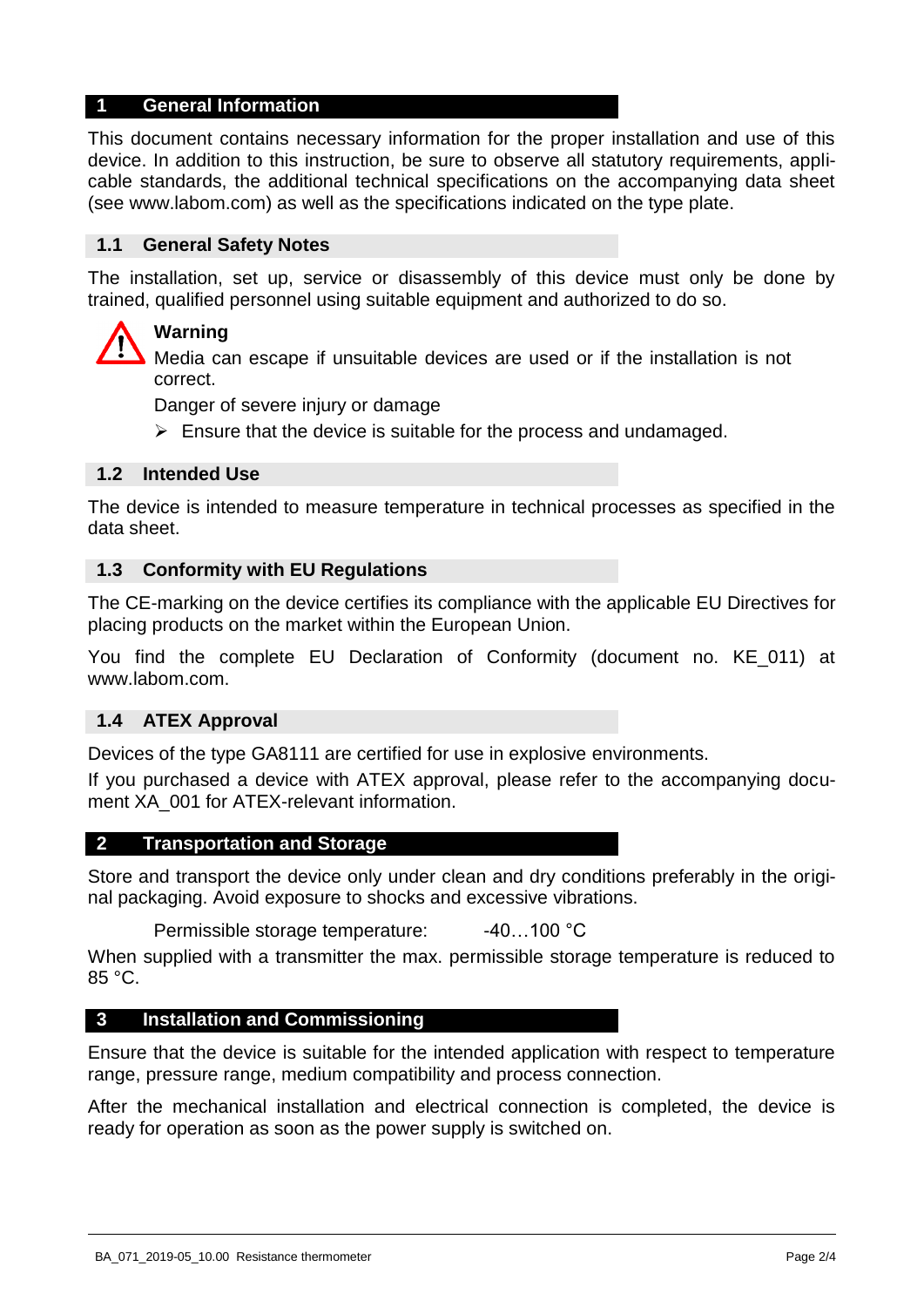## **3.1 Mechanical Installation**

Before starting operation, check the process connection carefully for leaks under pressure.

Use gaskets, if required, that are suitable for the process connection and resistant to the media.

The process connection determines the permissible process pressure. Operating the device beyond its nominal pressure limit, e.g. clamp-connections, requires specially designed and approved mounting elements.

## **3.2 Electrical Connection**

Complete the mechanical installation before you connect the device electrically. Set up all electrical connections while the voltage supply is switched off.

The devices are provided with a cable connection.



*Figure 1: Electrical connection* 

#### **4 Operation**

During operation, take care that the device remains within its intended pressure and temperature ranges. No other monitoring is necessary.

| Permissible media temperature: | $-50180 °C$ |
|--------------------------------|-------------|
|--------------------------------|-------------|

Permissible ambient temperature: -40...100 °C

Restricted ambient conditions may apply in explosion protected environments (see XA\_001).

## **4.1 Maintenance / Service**

When properly installed in accordance with applicable specifications, this device is maintenance-free. However, we recommend an annual recalibration of the device.

In the event of a device malfunction, you can only replace the measuring insert respectively the head transmitter.